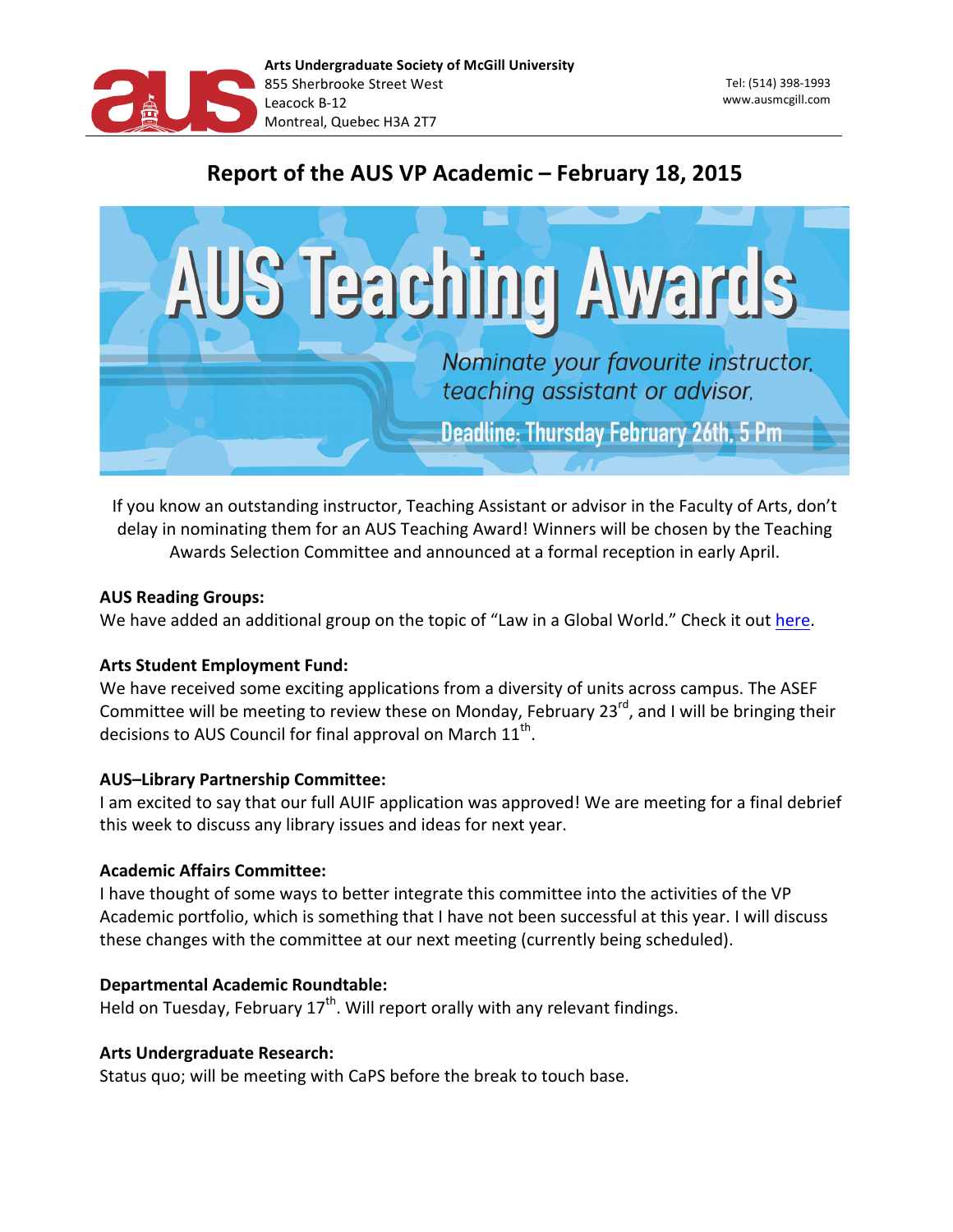

#### **Memorandum of Agreement:**

Meeting with Food Services on Wednesday, February 19<sup>th</sup> to discuss the role of SNAX on campus.

#### **Premiere Moisson**

Met with Food Services on Monday to follow-up on their menu offerings. Will report orally.

#### **AUS HR Review:**

Status quo; MIRA is surveying the executives about the positions under their portfolios and their respective responsibilities.

#### **First-Year Registration Advising:**

Status quo; Ila from FEARC is doing most of the leg-work on this. We will host sessions in McConnell residence on March 24<sup>th</sup> and the Arts Lounge on March 26<sup>th</sup> (combined with AHAW).

#### **AUS History Project:**

Status quo; I will be meeting with our researcher to ensure that we get all of the articles onto our digital archive and come up with some useful info for the website and handbooks.

#### **Curriculum 
 Committee:**

Next meeting February 23<sup>rd</sup>.

# **Faculty of Arts Committee:**

Next meeting March 10<sup>th</sup>. Since Dean Manfredi has been appointed our next Provost, an Interim **Dean** will be appointed this month and the full selection process will commence this summer.

#### **Committee on Student Affairs:**

Met on Tuesday, February 10, 2015. Most of the time was spent discussing the new course equivalency database and early alert system used by Professors for potentially at-risk students. A March meeting was added to discuss the issue of mental health accommodation.

#### **Committee on Student Services:**

Next meeting this Friday, February 20<sup>th</sup>. I am very excited to finally get the **Student Services Innovation Fund** off the ground!

#### **Elections:**

Nomination Period is still a ways off, but if you or anyone you know is interested in possibly **running for AUS VP Academic**, I am available to chat about the position.

Respectfully Submitted,

Erin 
 Sobat **AUS VP Academic**